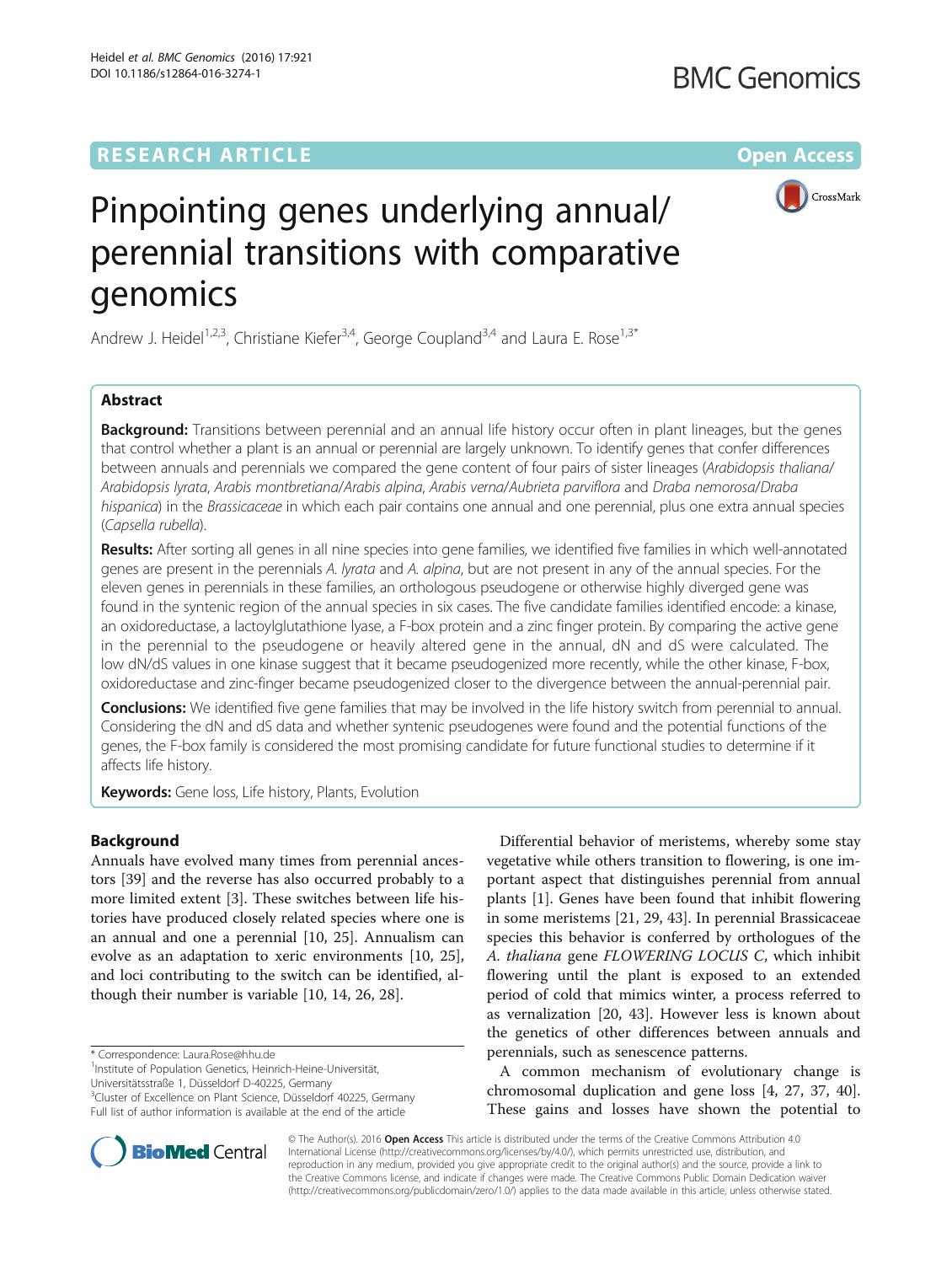<span id="page-1-0"></span>influence morphology [[8\]](#page-7-0), and gains and losses include genes affecting flower morphology [[23\]](#page-7-0). Losses of the same gene at different positions in a phylogeny can explain repeated occurrence of the same trait, such as differences in leaf morphology [\[35, 42](#page-7-0)]. Since this mechanism could also affect life history changes we have investigated whether it is involved in the switch to annualism. Although other evolutionary mechanisms such as expression changes and positive selection may also be important, given the known loss in genes between the perennial Arabidopsis lyrata and the annual Arabidopsis thaliana [[15, 32](#page-7-0)], we concentrate on gene loss as a starting point. By gene loss we mean changes that remove the function of a gene from the genome. This can include deletion of a gene from the genome, pseudogenization of a gene or changes to a gene that are so substantial, such as removal or replacement of complete protein domains, that they likely drastically change the function. Furthermore, we restrict our study to species in the Brassicaceae, in which the transition from annuality to perenniality occurred multiple times independently [[18](#page-7-0)].

As a basis for comparisons we use four annual/perennial sister species plus one additional annual functioning as an outgroup. The four pairs are: (annual/perennial) 1) A. thaliana/A. lyrata, 2) Arabis montbretiana/Arabis alpina, 3) Draba hispanica/Draba nemorosa 4) Arabis verna/Aubrieta parviflora. By finding genes that have been lost in annuals in all four species pairs we aim to find candidate genes that contribute to the perennial life history but are not required by annuals.

# **Methods**

# Plant material

Seeds of perennial or annual taxa additional to A. thaliana, A. lyrata, A. alpina or A. montbretiana were obtained from Marcus Koch, COS, Heidelberg University/ Germany (Additional file [1:](#page-6-0) Table S1). Seeds of A. montbretiana were obtained from Birol Mutlu, Inonu University, Turkey. Plants were grown under greenhouse conditions (constant temperature of 20 °C, 16h light) on standard soil (Balster Einheitserde) with a slow release fertilizer (osmocote).

## Phylogenetic tree construction

To construct the phylogenetic tree, two loci were used: ITS and trnLF (accession numbers are given in Additional file [2:](#page-6-0) Table S2). Individual loci were aligned with MUSCLE v3.8.31 [\[7\]](#page-7-0) then inspected by eye and nonalignable sections were deleted. The alignment is available from the Dryad Digital Repository: [http://](http://dx.doi.org/10.5061/dryad.5pv1k) [dx.doi.org/10.5061/dryad.5pv1k.](http://dx.doi.org/10.5061/dryad.5pv1k) The two loci were concatenated and the maximum likelihood tree was constructed in MEGA6 using the HSK85 model [\[11](#page-7-0), [41](#page-7-0)].

Uniform rates were used among sites, all sites were used and the branch swap filter was "very strong." Branches subtending each annual/perennial species pair were supported with bootstrap values greater 95% based on 2000 bootstrap replicates.

# Assembly and collection of gene sets

Coding regions and protein sequences of C. rubella [\[36](#page-7-0)], A. thaliana [[19\]](#page-7-0) and A. lyrata [[15](#page-7-0)] were downloaded from phytozome.net (PhytozomeV9). The A. montbretiana coding sequences were determined using Augustus 2.7 [\[38\]](#page-7-0) which uses a genetic assembly (A. montbretiana contig assembly genebank accession LNCH00000000) combined with RNAseq data (RNAseq data obtained from rosette leaves, cauline leaves, cotyledons, seedlings, floral buds, vegetative apices) from unpublished data. For the other representatives of annual/perennial sister groups (D. hispanica, D. nemorosa, A. parviflora and A. verna) RNA was extracted using the RNeasy Mini Kit (Qiagen) from leaf tissue and DNase treated (Ambion) according to the manufacturer's manuals. Library construction and sequencing was performed by the Max Planck Genome Center (Cologne).

The reads from four species (D. hispanica, D. nemorosa, A. parviflora, A. verna) were assembled by Trinity (Release r20131110) which performs de novo assembly and annotation of genes from RNAseq reads [[9\]](#page-7-0). In Trinity all default settings were used. Open reading frames were obtained from Trinity output using the Trinity sub-program transdecoder with default values. The longest version of each transcript was taken as the primary transcript. Sequences from an earlier unpublished version of the A. alpina genome were used to begin this study; later the genome was published [\[44](#page-8-0)].

# Sorting into gene families

OrthoMCL version 1.4 was used with default values to sort all protein coding genes into families [\[24\]](#page-7-0). After the determination of the families with genes missing from annuals, some families were removed based on misannotation. This misannotation was determined based on one of the following observations: 1) a complete gene was found with high identity in the annual sister species, 2) annotation in perennial was in the wrong frame.

Families were further eliminated from consideration as a measure to remove potential false positives where the gene in the annuals with only transcriptome data was incomplete. In this case the gene in the annual would be not be grouped with the family by OrthoMCL due to the missing sequence. The phylogenetic tree illustrates that the species with only transcriptome data are closer to A. alpina than to A. lyrata. Therefore, we removed those families where the A. *alpina* BLAST hit against the annuals with transcriptome data was much better than the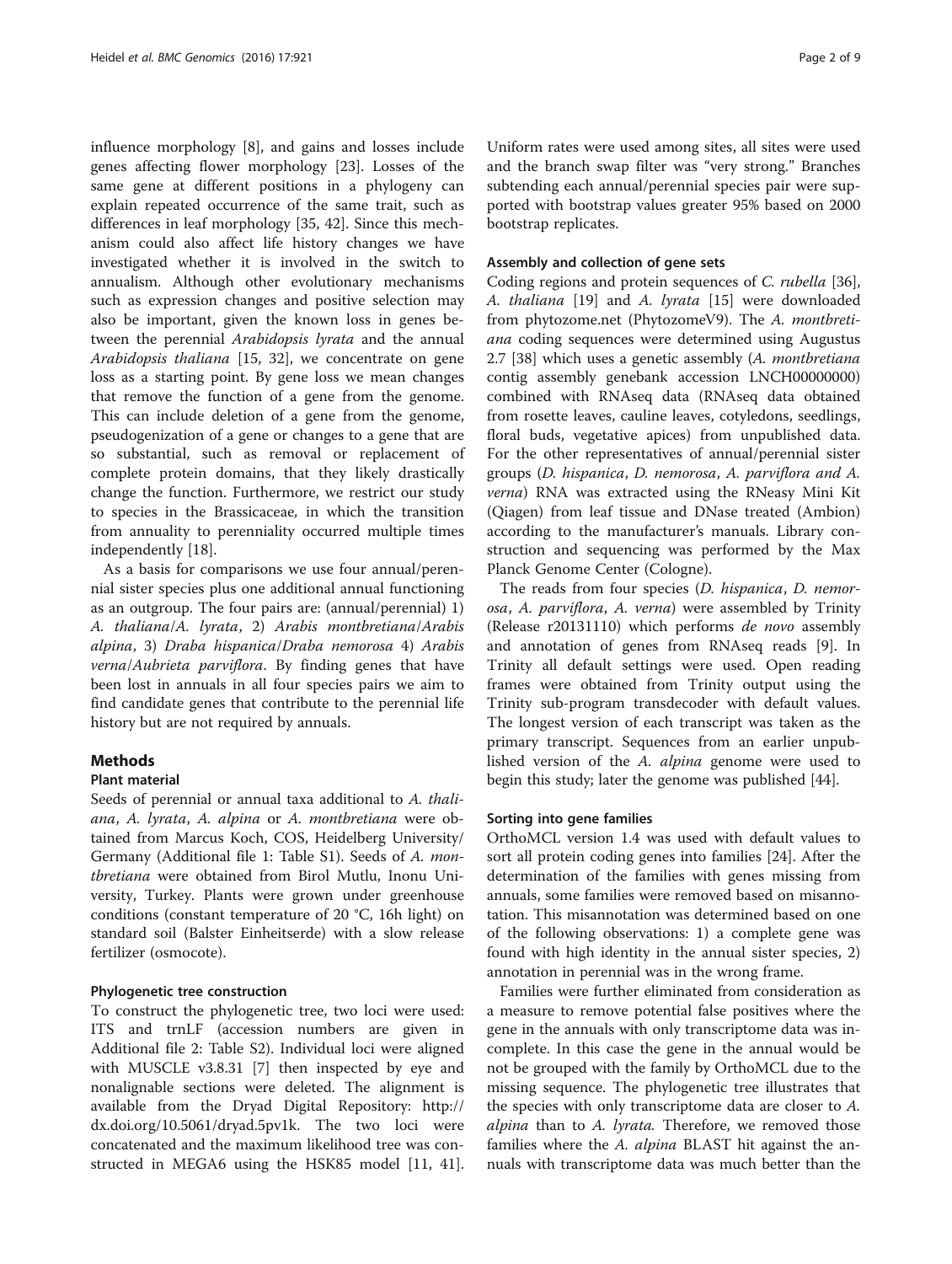BLAST hit of the A. alpina gene to the A. lyrata gene. Specifically if the blastn or blastp E-value between a sequence from A. alpina (perennial) to the annuals for which only transcriptome data was available was one order of magnitude lower than the BLAST hit between the A. lyrata gene and A. alpina gene, the family was eliminated. For these BLAST analyses, the default parameters were used in BLAST version 2.2.28+. All further uses of BLAST (other than when NCBI BLAST is specifically mentioned) use this version. NCBI BLAST queries were performed to determine if genes were transposons, self-incompatibility or ribosomal genes using default values and using all available sequences as a database.

To determine syntenic regions within the pairs A. thaliana/A. lyrata and A. montbretiana/A. alpina, bidirectional best hits were determined. This was done with blastn with default parameters using one genome's set of genes as the blastn database and querying it with all the genes from the other in the pair. Then the species in each pair were switched and the blastn was performed again. Two genes were determined to be bidirectional best hits if each gene was the best blastn hit of the other. Searches for pseudogenes within the syntenic regions or in the entire genome were performed with blastn and default parameters using the syntenic region and the whole genome respectively as blastn databases.

The final set of gene families were annotated with blast2go version 3.0.8 using default values [\[5\]](#page-7-0). To calculate dN (nonsynonymous substitutions per nonsynonymous site) and dS (synonymous substitutions per synonymous site) values in the four candidate families with pseudogenes, the pseudogenes in the annuals were compared to the complete genes in the perennials with the following method: 1) The part of the pseudogene that was alignable to the real gene was aligned as a protein sequence with MUSCLE and then converted back to a nucleotide sequence 2) the alignment was adjusted by eye 3) dN and dS were calculated by PAML Perl module yn00 [[46](#page-8-0)]. For the calculation of the dN and dS values for all 10,533 families with A. thaliana, A. lyrata, A. montbretiana and A. alpina, custom Perl scripts aligned the genes with MUSCLE and then calculated dN and dS with PAML Perl module yn00. MUSCLE alignments were performed on protein sequences and then converted back to nucleotide sequences. Values were not calculated for 20 families due to poor alignments, and the dN/dS ratio was not calculated from an additional 100 families due to a dS value of 0.

# Results and discussion

#### Phylogenetic positions of species

The phylogentic positions of all species used in this analysis were already known [[13](#page-7-0), [17, 18\]](#page-7-0), but a phylogenetic tree was constructed to specifically illustrate the phylogenetic

relationships of the nine species and the four species pairs differing in life history. The phylogenetic tree is based on the concatenated sequences of two loci using a maximum likelihood method (Fig. 1) and is in agreement with previously published phylogenies referenced above. The tree shows that the four pairs of species, each containing one annual and one perennial, are all more closely related to each other than to any of the other species. Therefore this set of species is an excellent group to investigate the transition between perennials and annuals.

### Grouping of species into families and filtering

To detect genes that have been lost or pseudogenized in annuals, the protein sequences from the primary transcripts from nine species were first grouped into gene families by OrthoMCL. It is noted that the gene families generated here and referred to hereafter as gene families are generally smaller and do not necessarily correspond to other descriptions of gene families in the literature. From these gene families, there are 1444 gene families that contain at least one gene from a perennial species but contain no genes from annual species. The distribution of gene families containing no members from the annual species is visualized in Fig. [2](#page-3-0). The gene families present in at least one perennial but missing in all annual species are further investigated in Fig. [3](#page-3-0), in which the distribution of genes in the perennial species is illustrated. Families of interest for the transition from perennial to annual should be present in perennials and absent in annuals. A single family has at least one gene from all perennials and has no genes from annual species (the intersection of all four perennial species in Fig. [3\)](#page-3-0). Since only transcriptome data (and not full genome information) is available for two perennial species (D. hispanica and A.



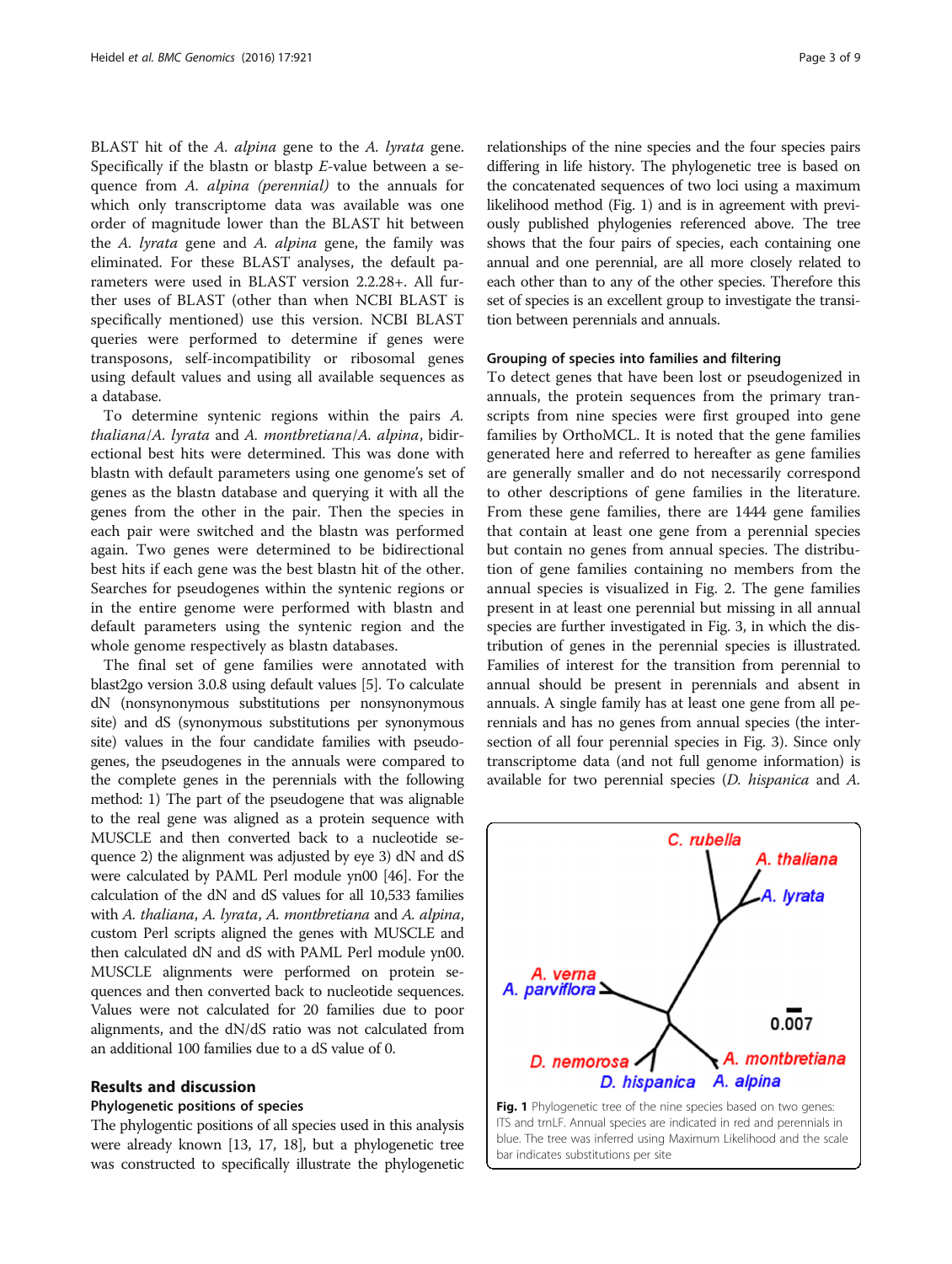parviflora), it is useful to also consider those gene families present in the other perennials, but that were not detected in D. hispanica or A. parviflora. This relaxed assumption includes an additional 42 families. These families when combined with the single family present in all perennials, gives a total of 43 families that are further investigated.



Differences are apparent in the distribution of gene families between species (Figs. 2 and 3). For families in which the gene is missing in one annual species only, the largest counts are for genes missing in D. nemorosa and A. verna, while the fewest are observed in A. thaliana (Fig. 2). This variation likely reflects the difference in the quality of the genomic information; lowest quality for those for which only transcriptome data exist and highest quality for the model plant A. thaliana. The largest count of gene families missing from two annual species is for D. nemorosa and A. verna (Fig. 2). For families present in only one perennial, the largest values are in A. lyrata and A. alpina (Fig. 3).

While these differences could result from real genomic differences, it is more likely that the quality of the genome and transcriptome assemblies is the reason. A. thaliana has a better quality genome than A. alpina, A. montbretiana and A. lyrata, and all three genomes have better annotated gene contents than the two Draba species for which only RNAseq data are available. One indication of this quality is that all A. thaliana sequence is placed on the five nuclear chromosomes or the mitochondrial and chloroplast genomes while A. montbretiana sequence is distributed on 28,936 contigs, and the most recent version of A. lyrata (V10.3) is on 3648 scaffolds. Furthermore, A. thaliana is the least likely to have misannotated genes whereas D. nemorosa and A. verna are more likely to have missing genes.

The functions of the 43 families, absent in annuals and having at least one gene in both A. lyrata and A. alpina, were determined based on annotation of the A. lyrata and A. alpina genomes, BLAST searches at NCBI and InterProScan. Based on this annotation, families that included transposons, self-incompatibility and ribosomal genes were removed since these families are not likely to underlie transitions between perennials and annuals. Furthermore the genes were inspected by eye and gene families including misannotated genes were eliminated (see [Methods](#page-1-0) for criteria). A. lyrata genes were further checked against the newest annotation and genes not annotated in the newest version were eliminated. A. alpina genes were checked against the published version in GenBank and those not present were eliminated. It was further determined whether incomplete genes might be present in the RNAseq data from D. nemorosa or A. verna that if complete would have been included in the family. Since these two species are closer to A. alpina than to A. *lyrata*, if the  $E$ -value of the BLAST hit between the A. alpina gene and the best BLAST hit in the entire gene set of *D. nemorosa* or A. verna was one order of magnitude smaller than the E-value between the A. alpina gene and the A. lyrata gene, the family was eliminated. After removal of families based on all of the above criteria, five families remained, all of which

<span id="page-3-0"></span>![](_page_3_Figure_6.jpeg)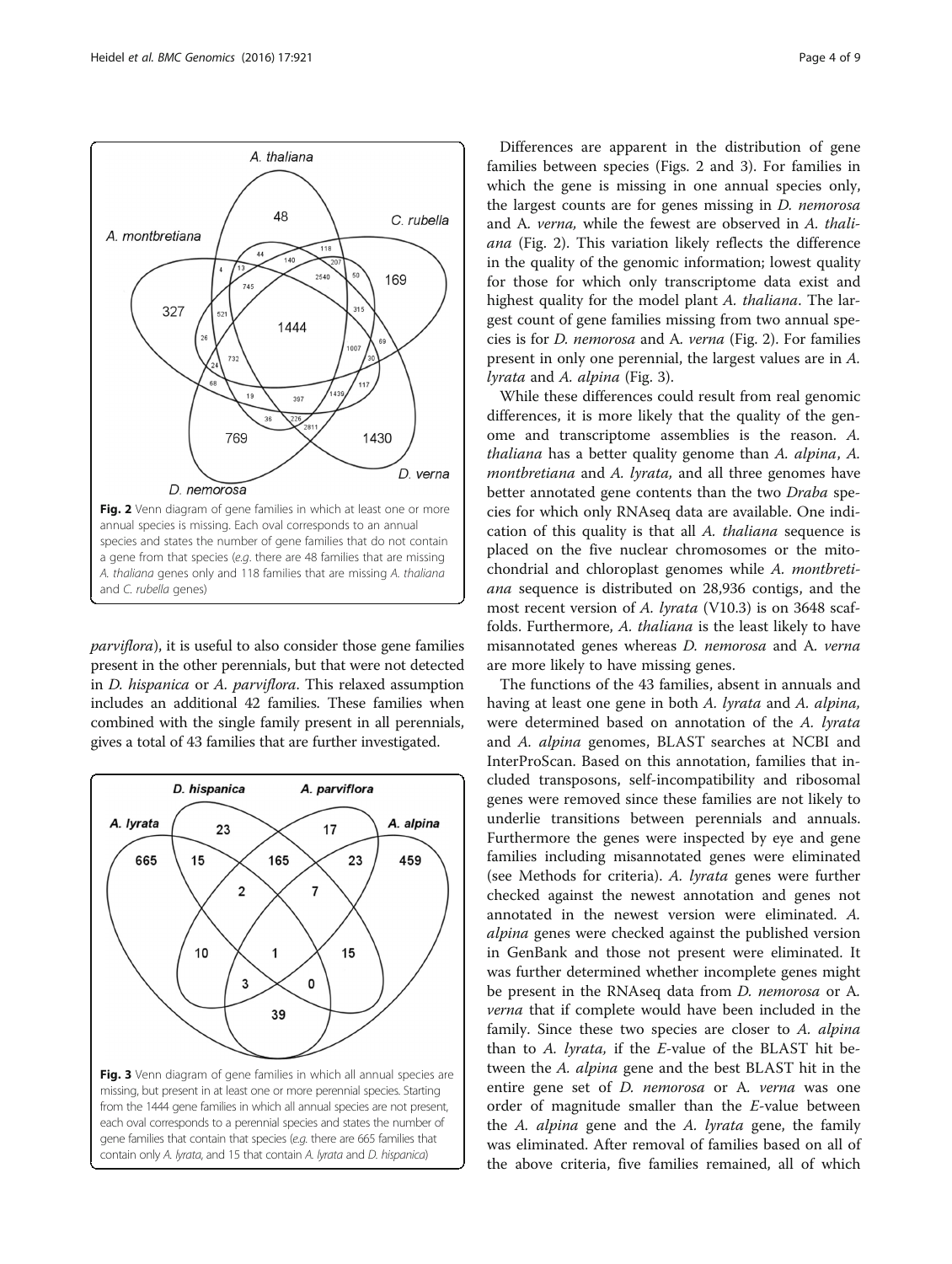contain genes only in A. alpina and A. lyrata and are missing from all annuals.

#### Identification of pseudogenes

Information on synteny was used to understand the fate of the missing genes in the annual species, A. thaliana and A. montbretiana. Synteny could not be investigated in the other species pairs since only transcriptome data was available. If the syntenic location of the missing gene could be found, it could be determined if the gene has been pseudogenized. Starting with the genes from the remaining families in A. alpina and A. lyrata, the adjacent gene on each side was found. Then the bidirectional best hits (BBH) in the sister species to the adjacent genes were found using BLAST. If BBHs exist for both adjacent adjacent genes then the sequence between the genes was scanned for genes with homology to the candidate perennial specific genes in A. lyrata and A. alpina. If only one BBH exists then the next four genes in the correct direction from the BBH were checked for homology. If no gene had homology then the sequence between the two BBHs or 40 kb on the correct side of the single BBH was searched by blastn to find sequence homologous to the genes in A. lyrata and A. alpina. If no homologous region was found in these areas, the entire genome was searched by blastn. In four of the five families, a pseudogene could be found in at least one of the species (Table 1). In the cases where no pseudogene could be found, the gene is either largely deleted from the genome to the extent that no homology could be found or the region containing the gene was not sequenced.

### Gene annotation

The five families were annotated with blast2go and the proposed functions are given in Table 1. Although a general function could be assigned to all families using blast2go a more exact function is difficult to establish without functional studies, and there have been no functional studies of these genes or of closely related genes. The accession numbers of all genes in these families are given in

Additional file [3](#page-6-0): Table S3. The first family contains oxidoreductases that are involved in metabolism and defense [[2\]](#page-7-0), and their enzymatic activity can regulate other enzymes and transcription factors [\[33](#page-7-0)]. The lactoylglutathione lyase glyoxalase I-like family is involved in tolerance to salinity and heavy metals [[30](#page-7-0)].

Two families are likely involved in signal transduction as one encodes kinases and the other F-box proteins. The closest A. thaliana blastp hit (AT3G57770) to the kinase family also has been annotated as a kinase, contains kinase IPR domains and is expressed in stems, guard cells and the shoot system [[31](#page-7-0), [34](#page-7-0)]. Although blast2go annotates the two  $A$ . alpina genes and the  $A$ . lyrata gene as a kinase none of these three genes contain a known IPR kinase domain, so the functional determination is not certain. In the F-box family, both the A. lyrata and A. alpina gene contain the F-box domain (IPR001810), the F-box associated domain (IPR006527) and the F-box associated interaction domain (IPR017451). The A. lyrata gene additionally contains a galactose oxidase domain which is common in F-box genes [\[6](#page-7-0)]. There is a homologous gene in a syntenic region in A. thaliana (AT3G16020) which is not the best BLAST hit due to the A. lyrata gene being 366 aa and the A. thaliana gene being 98aa. Although the gene is not pseudogenized in A. thaliana, its function is likely altered from the loss of over 2/3rds of its length compared to A. lyrata including the loss of the F-box domain, although it retains the F-box associated domain. To our knowledge there have been no experimental functional studies of the A. thaliana gene, but based on bioinformatic analysis the A. thaliana gene is involved in regulation of chromosome organization and vernalization response [[12](#page-7-0)]. The A. thaliana gene also includes a candidate Phospholipase C domain (IPR000909) which is not found in the A. lyrata and A. alpina genes, but has been found in at least one other F-box gene (AT1G30925).

One family includes potential transcription factors as they encode zinc fingers. The A. thaliana best blastp hit (AT1G60500) contains a number of Dynamin related

**Table 1** Top five candidate genes for perennial to annual transitions via gene loss

|                | Family Function             | A. lyrata/A. alpina<br>genes <sup>a</sup> | real gene in A. thaliana/A.<br>montbretiana <sup>b</sup> | pseudogene in syntenic<br>region <sup>c</sup> | pseudogene in<br>nonsyntenic region <sup>d</sup> |
|----------------|-----------------------------|-------------------------------------------|----------------------------------------------------------|-----------------------------------------------|--------------------------------------------------|
|                | Kinase                      | 1/2                                       | 0/0                                                      | 1/2                                           | $-/-$                                            |
| 2              | Oxidoreductase              | 1/1                                       | 0/0                                                      | 1/0                                           | $-$ /0                                           |
| 3              | Lactoylglutathione<br>Lyase | 1/1                                       | 0/0                                                      | 0/0                                           | 0/0                                              |
| $\overline{4}$ | F-box protein               | 1/1                                       | 1/0                                                      | $-1/1$                                        | $-/-$                                            |
| 5              | Zinc finger                 | 1/1                                       | 0/0                                                      | 0/0                                           | 1/0                                              |

<sup>a</sup> Number of genes in the perennial species A. *lyrata* and A. *alpina* in the gene family<br><sup>b</sup> Number of real genes (not pseudogenes) found in the syntenic region of the annual species, A. thaliana or A. montbretiana, com

 $\textdegree$  Number of pseudogenes found in syntenic regions of A. thaliana or A. montbretiana d Number of pseudogenes found in nonsyntenic regions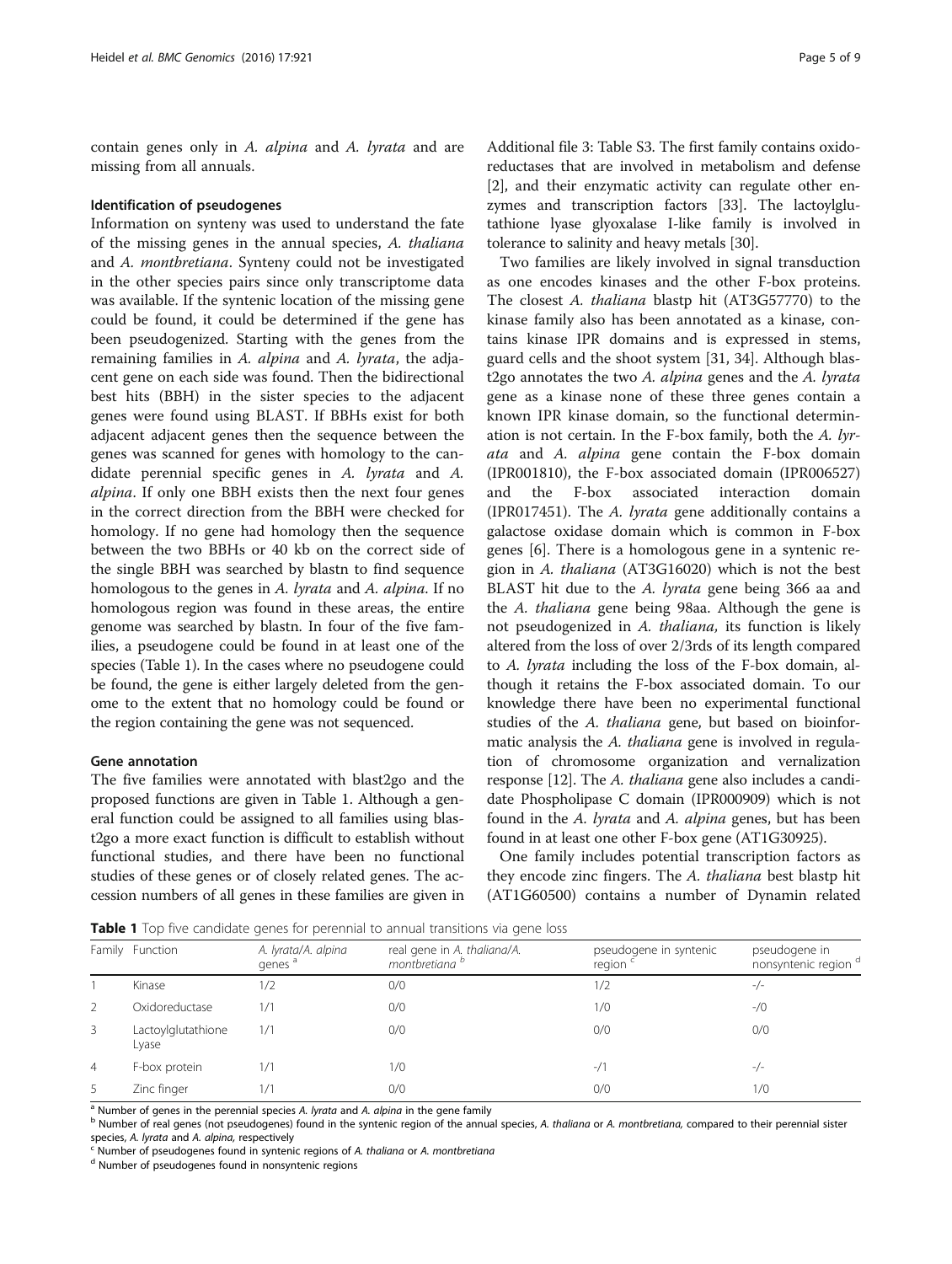domains (IPR003130, IPR001401, IPR022812 and IPR000375), however these domains are all missing in the A. lyrata and A. alpina genes.

# Dating of pseudogenization

To estimate the date of the pseudogenization of the genes, the dN/dS ratios between the genes in perennials and the pseudogenes (and the one real gene) were calculated (Figs. 4 and 5). In both figures a single dN/dS ratio is calculated from the pseudogene in the annual versus the coding gene in the perennial. Although the pseudogenes are no longer coding regions, they could be aligned to the real genes in the perennials and any positions with stop codons in the pseudogene were deleted. For the large majority of genes in the genome the dN value is lower than the dS value due to purifying selection leading to a dN/dS ratio less than one. The dN values between the genes and pseudogenes are expected to be higher than between orthologous functional genes, due to the relaxation of purifying selection on nonsynonymous sites in the pseudogenes. However, purifying selection was likely acting until the pseudogenization occurred and is still acting on the perennial gene, so purifying selection on dN is not completely relaxed. If the pseudogenization happened recently, dN may still be much lower than dS. Conversely if the pseudogenization

![](_page_5_Figure_4.jpeg)

![](_page_5_Figure_5.jpeg)

is older, the dN may be closer to or even higher than dS leading to a dN/dS ratio close to or greater than one. For comparison, a set of families was selected that was similar in composition to the families with pseudogenes. This set of families consists of all 10,533 families that at a minimum contain single genes from A. thaliana, A. lyrata, A. montbretiana and A. alpina. The 5th percentile, median, and 95th percentile of the dN/dS ratio were calculated for A. montbretiana/A. alpina and A. thaliana/A. lyrata gene pairs in these gene families (Figs. 4 and 5). The dN/dS values for all pseudogenes compared to their functional counterparts are above the  $95<sup>th</sup>$  percentile with the exception of kinase 1. This suggests that other than kinase 1, the pseudogenization was not recent or that there has been diversifying selection.

Of the five families, all could potentially have some impact on annual/perennial transitions, however the Fbox protein is the best candidate. It is not found in the D. hispanica or A. parviflora perennial species transcriptomes, but many F-box proteins are expressed at low levels [\[22\]](#page-7-0) and may not be readily recovered in transcriptome data. Additionally the genes may not have been expressed or only expressed at extremely low levels in the leaf tissue that was sampled for RNA. An at least partially homologous gene or pseudogene is seen in syntenic positions in both A. thaliana and A. montbretiana indicating that we did not miss the true orthologous genes due to sequencing or assembly errors. In A.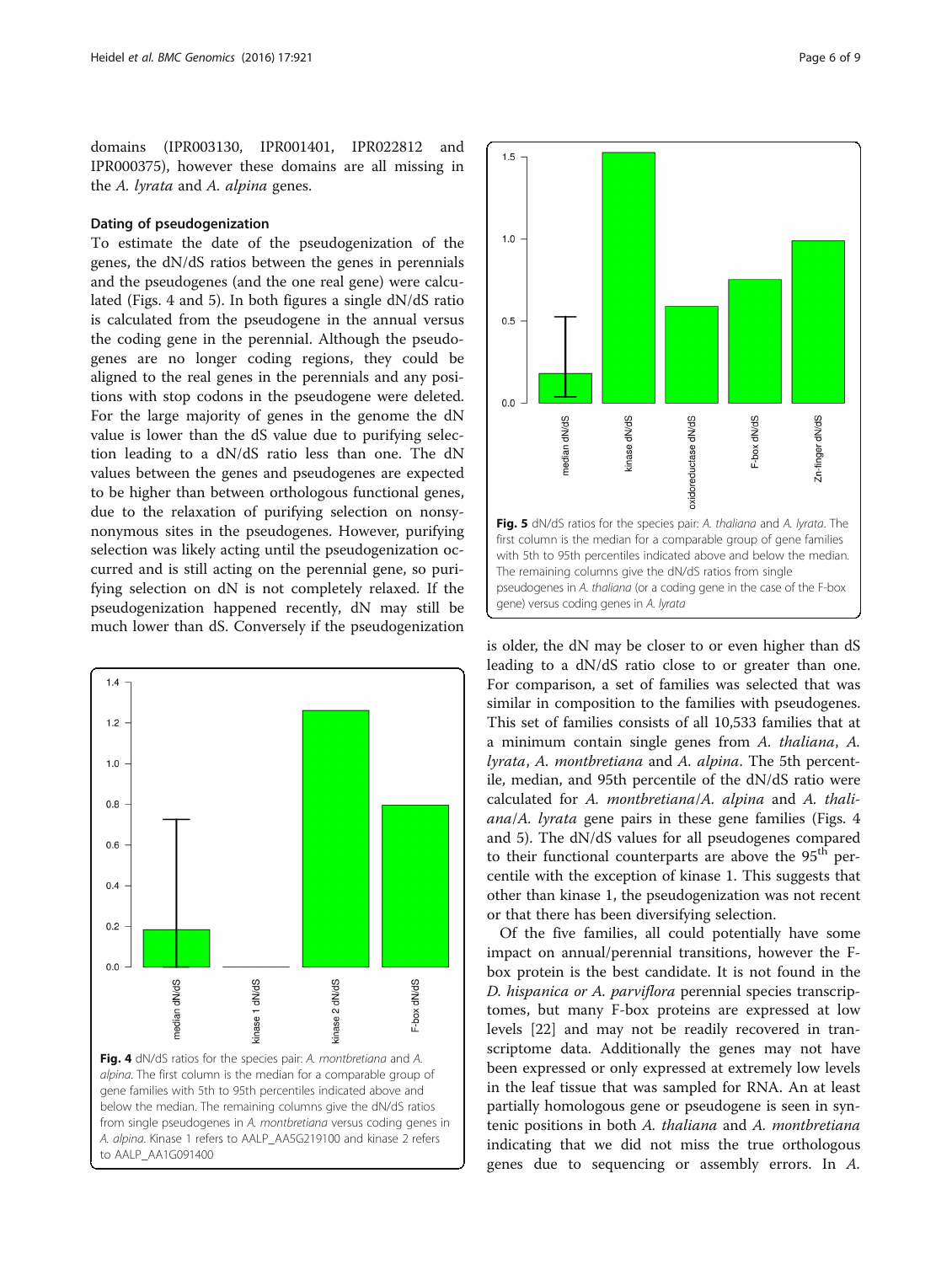<span id="page-6-0"></span>thaliana, the gene is an annotated gene but has gained a premature stop codon and has lost the F-box protein domains while gaining a candidate Phospholipase C domain (Fig. 6). These changes are enough to cause the gene not to be clustered with the other genes in the OrthoMCL algorithm and are also enough to consider the gene "lost" in A. thaliana compared to A. lyrata for the purpose of this analysis. In A. montbretiana there is a pseudogene with an open reading frame that contains F-box domains, but a stop codon breaks both other Fbox related domains (Fig. 6). The gain and loss of F-box genes found here is consistent with previous studies finding frequent F-box gene birth/death events in plant lineages [\[16,](#page-7-0) [45\]](#page-8-0).

Further support for the F-box genes is in the dN/dS ratios and the function of the genes. The dN/dS ratios suggest that the gene in A. thaliana and the pseudogene in A. montbretiana have not merely had minor recent changes, therefore changes in the genes began earlier and are possibly important for species differences. The F-box and kinase families are also the only families where pseudogenes with a high dN/dS ratio were found in both pairs of species, indicating that the genes are certainly missing in the annuals and not missed due to incomplete sequencing. Additionally, F-box proteins are involved in signal transduction by regulation of protein stability through ubiquitination, and as previously mentioned the A. thaliana gene is potentially involved in vernalization, a process that differs between annuals and perennials [[20,](#page-7-0) [43\]](#page-8-0). Functional studies of this gene can

![](_page_6_Figure_3.jpeg)

species for the F-box gene. The thick black line represents the gene, and red squares indicate stop codons. Full names of the IPR protein domains are as follows: F box–IPR001810 (F box domain), Phospholipase C–IPR000909 (Phospholipase C), F box associated– IPR006527 (F box associated), Galactose oxidase–IPR011043 (Galactose oxidase), F box assoc. int.–IPR017451 (F box associated interaction). The figure is not to scale

further determine the role of this gene family in annual perennial transitions.

# Conclusions

We compared four species pairs each containing one annual and one perennial and identified five candidate gene families where the gene is present in the perennial but has been lost or greatly altered in the annual. This suggests that they may be involved in the life history switch from perennial to annual. The five families include an oxidoreductase, a lactoylglutathione lyase glyoxalase i-like gene, a kinase, a zinc finger and a F-box gene. The F-box gene is the best candidate of these five families for future functional studies due to a combination of several findings. Pseudogenes or highly changed yet homologous real genes for the F-box gene could be identified in both annuals for which genomes are available. The F-box family also shows high dN and dS values compared to the median suggesting that the genes were not lost in the annuals not only very recently and therefore may be important in the life history switch. Finally the involvement of F-box proteins in signal transduction is consistent with life history switches.

# Additional files

[Additional file 1: Table S1.](dx.doi.org/10.1186/s12864-016-3274-1) Information on D. nemorosa, D. hispanica, A. parviflora, A. verna and A. montbretiana including their accession numbers, source locations and donor. (XLSX 186 kb)

[Additional file 2: Table S2.](dx.doi.org/10.1186/s12864-016-3274-1) Provides Genbank accession numbers for the genes used in the phylogenetic tree. (XLS 20 kb)

[Additional file 3: Table S3.](dx.doi.org/10.1186/s12864-016-3274-1) Provides Genbank accession numbers for A. alpina genes and Phytozome V9 identifiers for A. lyrata genes in the five final families that contain no genes from annuals. (XLS 20 kb)

[Additional file 4:](dx.doi.org/10.1186/s12864-016-3274-1) A Newick text file containing the phylogenetic tree in Figure 1. (TXT 283 bytes)

#### Abbreviations

BBH: Bidirectional best hits; dN: nonsynonymous substitutions per nonsynonymous site; dS: synonymous substitutions per synonymous site

#### Acknowledgements

We kindly thank the Max Planck Genome Center sequencing facility.

#### Funding

This work was supported by the Cluster of Excellence on Plant Sciences (EXC 1028) awarded to G.C. and L.R.

#### Availability of data and materials

The transcriptomes generated for this project are available at European Nucleotide Archive in project PRJEB9424. The accession numbers for the transcriptomes are as following: D. hispanica–HACR01000001-HACR01019744, D. nemorosa–HACQ01000001-HACQ01020015, A. parviflora–HACT01000001- HACT01018624 and A. verna–HACS01000001-HACS01019839. The file of the phylogenetic tree is in a supplemental file as a Additional file 4: Newick file (treefile.txt).

#### Authors' contributions

AJH generated the gene sets for the five new species, designed and performed the bioinformatic analyses and drafted the manuscript. CK extracted RNA, coordinated sequencing, performed genomic assembly of A.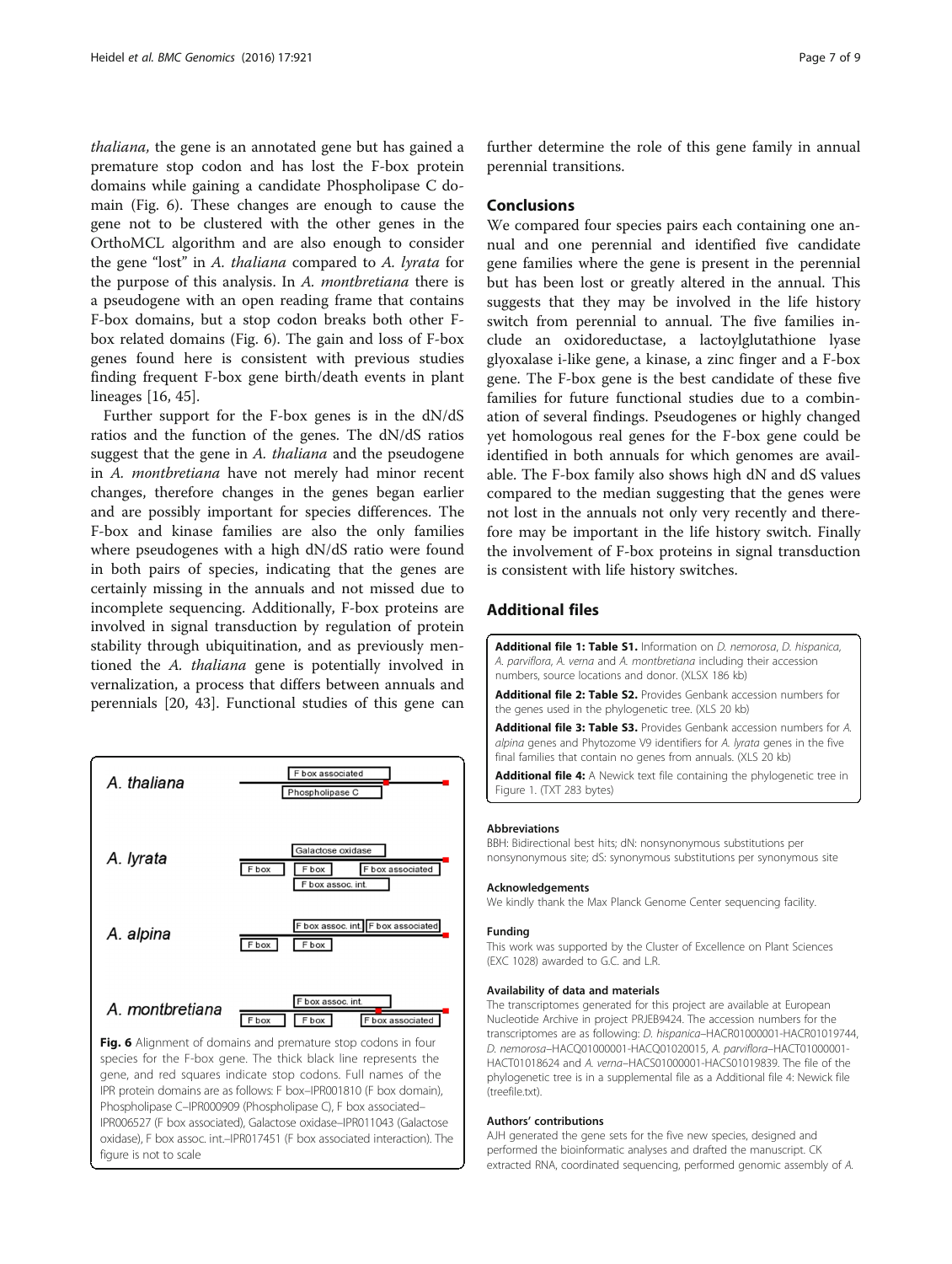<span id="page-7-0"></span>montbretiana and participated in the study's design and coordination. GC and LR conceived of the study, and participated in its design and coordination. All authors read and approved the final manuscript.

#### Competing interests

The authors declare that they have no competing interests.

#### Consent for publication

Not applicable.

Ethics approval and consent to participate Not applicable.

#### Author details

<sup>1</sup>Institute of Population Genetics, Heinrich-Heine-Universität, Universitätsstraße 1, Düsseldorf D-40225, Germany. <sup>2</sup>Faculty of Biology & Pharmacy, Department of Bioinformatics, University of Jena, Ernst Abbe Pl 2, Jena D-07743, Germany. <sup>3</sup>Cluster of Excellence on Plant Science, Düsseldorf 40225, Germany. <sup>4</sup>Department of Plant Developmental Biology, Max Planck Institute for Plant Breeding Research, Carl-von-Linné Weg 10, Cologne D-50829, Germany.

# Received: 9 February 2016 Accepted: 8 November 2016 Published online: 15 November 2016

#### References

- 1. Albani MC, Coupland G. Comparative Analysis of Flowering in Annual and Perennial Plants. In: Timmermans M, editor. Plant Development Vol. 91. San Diego: Elsevier Academic Press Inc; 2010. p. 323–48.
- 2. Almagro L, Ros LVG, Belchi-Navarro S, Bru R, Barcelo AR, Pedreno MA. Class III peroxidases in plant defence reactions. J Exp Bot. 2009;60(2):377–90.
- 3. Bohle UR, Hilger HH, Martin WF. Island colonization and evolution of the insular woody habit in Echium L (Boraginaceae). Proc Natl Acad Sci U S A. 1996;93(21):11740–5.
- 4. Bowers JE, Chapman BA, Rong JK, Paterson AH. Unravelling angiosperm genome evolution by phylogenetic analysis of chromosomal duplication events. Nature. 2003;422(6930):433–8. doi[:10.1038/nature01521.](http://dx.doi.org/10.1038/nature01521)
- 5. Conesa A, Gotz S, Garcia-Gomez JM, Terol J, Talon M, Robles M. Blast2GO: a universal tool for annotation, visualization and analysis in functional genomics research. Bioinformatics. 2005;21(18):3674–6.
- 6. Cui H-R, Zhang Z-R, Lv W, Xu J-N, Wang X-Y. Genome-wide characterization and analysis of F-box protein-encoding genes in the Malus domestica genome. Mol Gen Genomics. 2015;290(4):1435–46.
- 7. Edgar RC. MUSCLE: multiple sequence alignment with high accuracy and high throughput. Nucleic Acids Res. 2004;32(5):1792–7.
- 8. Freeling M, Thomas BC. Gene-balanced duplications, like tetraploidy, provide predictable drive to increase morphological complexity. Genome Res. 2006;16(7):805–14.
- 9. Grabherr MG, Haas BJ, Yassour M, Levin JZ, Thompson DA, Amit I, Regev A. Full-length transcriptome assembly from RNA-Seq data without a reference genome. Nat Biotechnol. 2011;29(7):644–U130.
- 10. Grillo MA, Li C, Fowlkes AM, Briggeman TM, Zhou A, Schemske DW, Sang T. Genetic Architecture for the Adaptive Origin of Annual Wild Rice, Oryza nivara. Evolution. 2009;63(4):870–83.
- 11. Hasegawa M, Kishino H, Yano TA. Dating of the Human Ape Splitting by a Molecular Clock of Mitochondrial-DNA. J Mol Evol. 1985;22(2):160–74.
- 12. Heyndrickx KS, Vandepoele K. Systematic Identification of Functional Plant Modules through the Integration of Complementary Data Sources. Plant Physiol. 2012;159(3):884–901.
- 13. Hohmann N, Wolf EM, Lysak MA, Koch MA. A Time-Calibrated Road Map of Brassicaceae Species Radiation and Evolutionary History. Plant Cell. 2015; 27(10):2770–84.
- 14. Hu FY, Tao DY, Sacks E, Fu BY, Xu P, Li J, Li ZK. Convergent evolution of perenniality in rice and sorghum. Proc Natl Acad Sci U S A. 2003;100(7): 4050–4.
- 15. Hu TT, Pattyn P, Bakker EG, Cao J, Cheng J-F, Clark RM, Guo Y-L. The Arabidopsis lyrata genome sequence and the basis of rapid genome size change. Nat Genet. 2011;43(5):476+.
- 16. Hua Z, Zou C, Shiu S-H, Vierstra RD. Phylogenetic Comparison of F-Box FBX Gene Superfamily within the Plant Kingdom Reveals Divergent Evolutionary Histories Indicative of Genomic Drift. PLoS ONE. 2011;6(1):e16219.
- 17. Karl R, Kiefer C, Ansell SW, Koch MA. Systematics and Evolution of Artic-Alpine Arabis alpine (Brassicaceae and Its Closest Relatives in the eastern Mediterranean. Am J Bot. 2012;99(4):778–94.
- 18. Karl R, Koch MA. A world-wide perspective on crucifer speciation and evolution: phylogenetics, biogeography and trait evolution in tribe Arabideae. Ann Bot. 2013;112(6):983–1001.
- 19. Kaul S, Koo HL, Jenkins J, Rizzo M, Rooney T, Tallon LJ, In AG. Analysis of the genome sequence of the flowering plant Arabidopsis thaliana. Nature. 2000; 408(6814):796–815.
- 20. Kemi U, Niittyvuopio A, Toivainen T, Pasanen A, Quilot-Turion B, Holm K, Kuittinen H. Role of vernalization and of duplicated FLOWERING LOCUS C in the perennial Arabidopsis lyrata. New Phytol. 2013;197(1):323–35.
- 21. Koskela EA, Mouhu K, Albani MC, Kurokura T, Rantanen M, Sargent DJ, Hytonen T. Mutation in TERMINAL FLOWER1 Reverses the Photoperiodic Requirement for Flowering in the Wild Strawberry Fragaria vesca. Plant Physiol. 2012;159(3):1043–54. doi:[10.1104/pp.112.196659.](http://dx.doi.org/10.1104/pp.112.196659)
- 22. Kuroda H, Takahashi N, Shimada H, Seki M, Shinozaki K, Matsui M. Classification and expression analysis of Arabidopsis F-box-containing protein genes. Plant Cell Physiol. 2002;43(10):1073–85.
- 23. Lee H-L, Irish VF. Gene Duplication and Loss in a MADS Box Gene Transcription Factor Circuit. Mol Biol Evol. 2011;28(12):3367–80.
- 24. Li L, Stoeckert CJ, Roos DS. OrthoMCL: Identification of ortholog groups for eukaryotic genomes. Genome Res. 2003;13(9):2178–89.
- 25. Lowry DB, Rockwood RC, Willis JH. Ecological reproductive isolation of coast and inland races of Mimulus guttatus. Evolution. 2008;62(9):2196–214.
- 26. Lowry DB, Willis JH. A Widespread Chromosomal Inversion Polymorphism Contributes to a Major Life-History Transition, Local Adaptation, and Reproductive Isolation. PloS Biol. 2010;8(9):e1000500.
- 27. Lynch M, Conery JS. The evolutionary fate and consequences of duplicate genes. Science. 2000;290(5494):1151–5.
- 28. Melzer S, Lens F, Gennen J, Vanneste S, Rohde A, Beeckman T. Flowering-time genes modulate meristem determinacy and growth form in Arabidopsis thaliana. Nat Genet. 2008;40(12):1489–92.
- 29. Michaels SD, Amasino RM. FLOWERING LOCUS C encodes a novel MADS domain protein that acts as a repressor of flowering. Plant Cell. 1999;11(5): 949–56.
- 30. Mustafiz A, Singh AK, Pareek A, Sopory SK, Singla-Pareek SL. Genome-wide analysis of rice and Arabidopsis identifies two glyoxalase genes that are highly expressed in abiotic stresses. Funct Integr Genomics. 2011;11(2):293–305.
- 31. Obulareddy N, Panchal S, Melotto M. Guard Cell Purification and RNA Isolation Suitable for High-Throughput Transcriptional Analysis of Cell-Type Responses to Biotic Stresses. Mol Plant-Microbe Interact. 2013;26(8):844–9.
- Rawat V, Abdelsamad A, Pietzenuk B, Seymour DK, Koenig D, Weigel D, Schneeberger K. Improving the Annotation of Arabidopsis lyrata Using RNA-Seq Data. PLoS ONE. 2015;10(9):e0137391.
- 33. Rouhier N. Plant glutaredoxins: pivotal players in redox biology and iron-sulphur centre assembly. New Phytol. 2010;186(2):365–72.
- 34. Schmid M, Davison TS, Henz SR, Pape UJ, Demar M, Vingron M, Lohmann JU. A gene expression map of Arabidopsis thaliana development. Nat Genet. 2005;37(5):501–6. doi:[10.1038/ng1543](http://dx.doi.org/10.1038/ng1543).
- 35. Sicard A, Thamm A, Marona C, Lee YW, Wahl V, Stinchcombe JR, Lenhard M. Repeated Evolutionary Changes of Leaf Morphology Caused by Mutations to a Homeobox Gene. Curr Biol. 2014;24(16):1880–6.
- 36. Slotte T, Hazzouri KM, Agren JA, Koenig D, Maumus F, Guo Y-L, Wright SI. The Capsella rubella genome and the genomic consequences of rapid mating system evolution. Nat Genet. 2013;45(7):831–U165.
- 37. Soltis DE, Albert VA, Leebens-Mack J, Bell CD, Paterson AH, Zheng C, Soltis PS. Polyploidy and angiosperm diversification. Am J Bot. 2009;96(1):336–48.
- 38. Stanke M, Diekhans M, Baertsch R, Haussler D. Using native and syntenically mapped cDNA alignments to improve de novo gene finding. Bioinformatics. 2008;24(5):637–44.
- 39. Stebbins GL. Flowering plants: evolution above the species level. Cambridge: Belknap Press of Harvard University Press; 1974.
- 40. Studer RA, Penel S, Duret L, Robinson-Rechavi M. Pervasive positive selection on duplicated and nonduplicated vertebrate protein coding genes. Genome Res. 2008;18(9):1393–402.
- 41. Tamura K, Stecher G, Peterson D, Filipski A, Kumar S. MEGA6: Molecular Evolutionary Genetics Analysis Version 6.0. Mol Biol Evol. 2013;30(12):2725–9.
- 42. Vlad D, Kierzkowski D, Rast MI, Vuolo F, Dello Ioio R, Galinha C, Tsiantis M. Leaf Shape Evolution Through Duplication, Regulatory Diversification, and Loss of a Homeobox Gene. Science. 2014;343(6172):780–3.